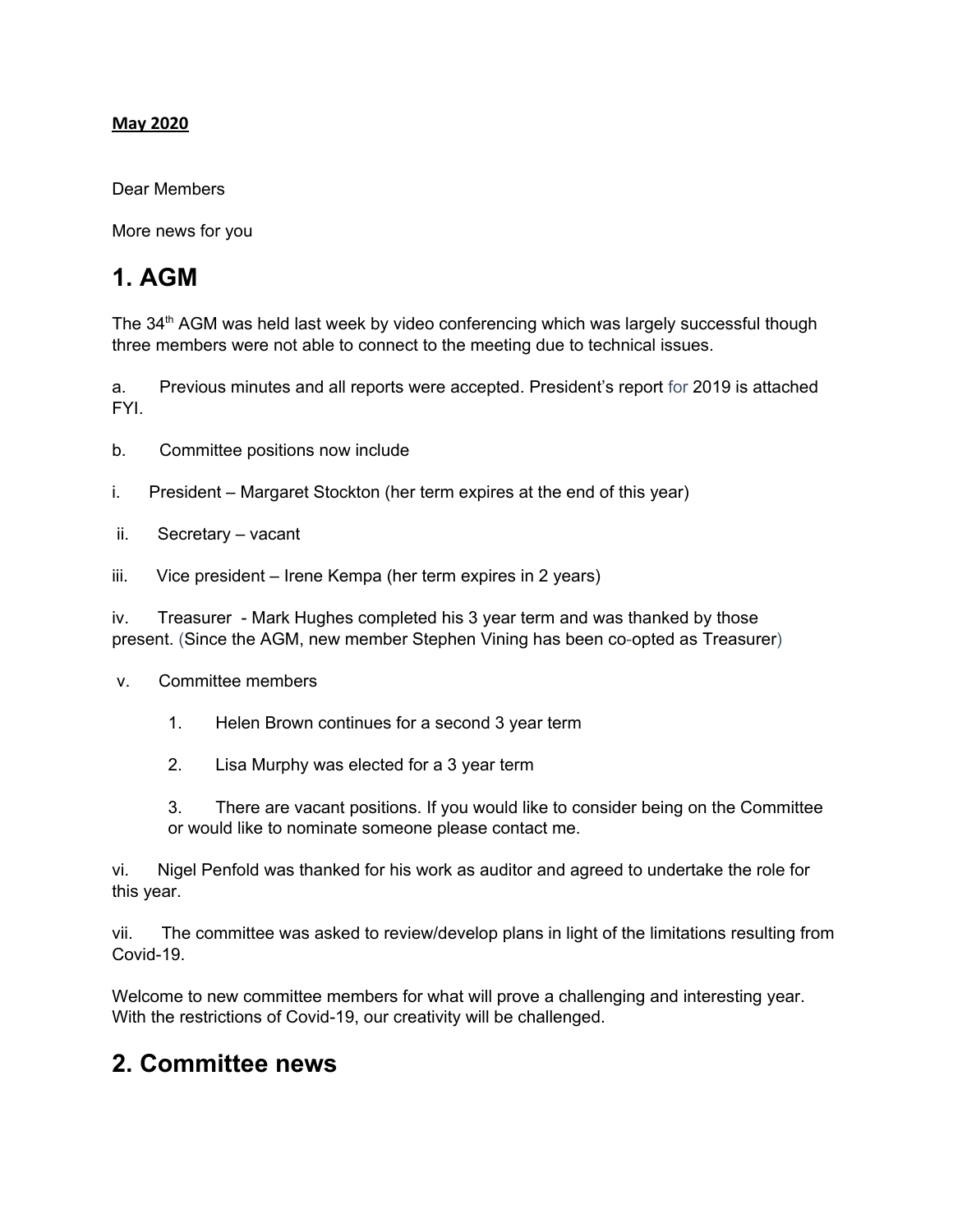The new committee has met and is considering what we can do this year. We will certainly try to keep members informed of operatic 'happenings' in WA, support as much as we can those singers and others whose work has been limited by Covid-19 and plan for the time when we can hold events. We have had to postpone a soiree planned for later in May with Emma Matthews and Paul O'Neill accompanied by Tommaso Pollio. Hopefully we can hold that in spring.

# **3. Live performance**

Most live performance has been cancelled/postponed and I am sure that many of us are missing that. Freeze Frame Opera are providing for that gap in the most delightful way, **Street Serenades**. On the "opera truck" they provide a pianist and two singers for 25 minutes. Or you can book a window serenade, a personal serenade performed by one singer using a backing track. For more details please go to FFO's website, [freezeframeopera.com](http://freezeframeopera.com/)

I can personally recommend this as I had them come to my street and all my neighbours were totally enthralled. We are planning on booking them again.

# **4. Opera/music available through the internet**

I will let you know about events I hear about and please let me know if you hear about something we could share with members. I am sure you have seen some of the events that have been advertised on line so please let me know if you'd like me to share them with members.

## **WA Opera**

West Australian Opera is committed to sharing the power of music even in challenging times. While they are away from the stage, they are working in the **Ghost Light** bringing digital innovations to us. The stage is dark but the conversation is just beginning. West Australian Opera invites you to join the WAO podcast series hosted by Music Director Chris van Tuinen. Each month Chris will welcome special guests to discuss all thing opera, from 'behind the scenes' moments to 'meet the artists' spotlights.

This month's podcast features Wesfarmers Arts Young Artists **Brianna Louwen** and **Chelsea Kluga** and is co-hosted by **Helen Carroll**, manager Wesfarmers Arts. Get to know our Young Artists and what led them to opera. From their aspirations and goals to what they are working on, tune into '*Meet the Young Artists'* with Chris van Tuinen. Go the WAO website to see this wonderful series.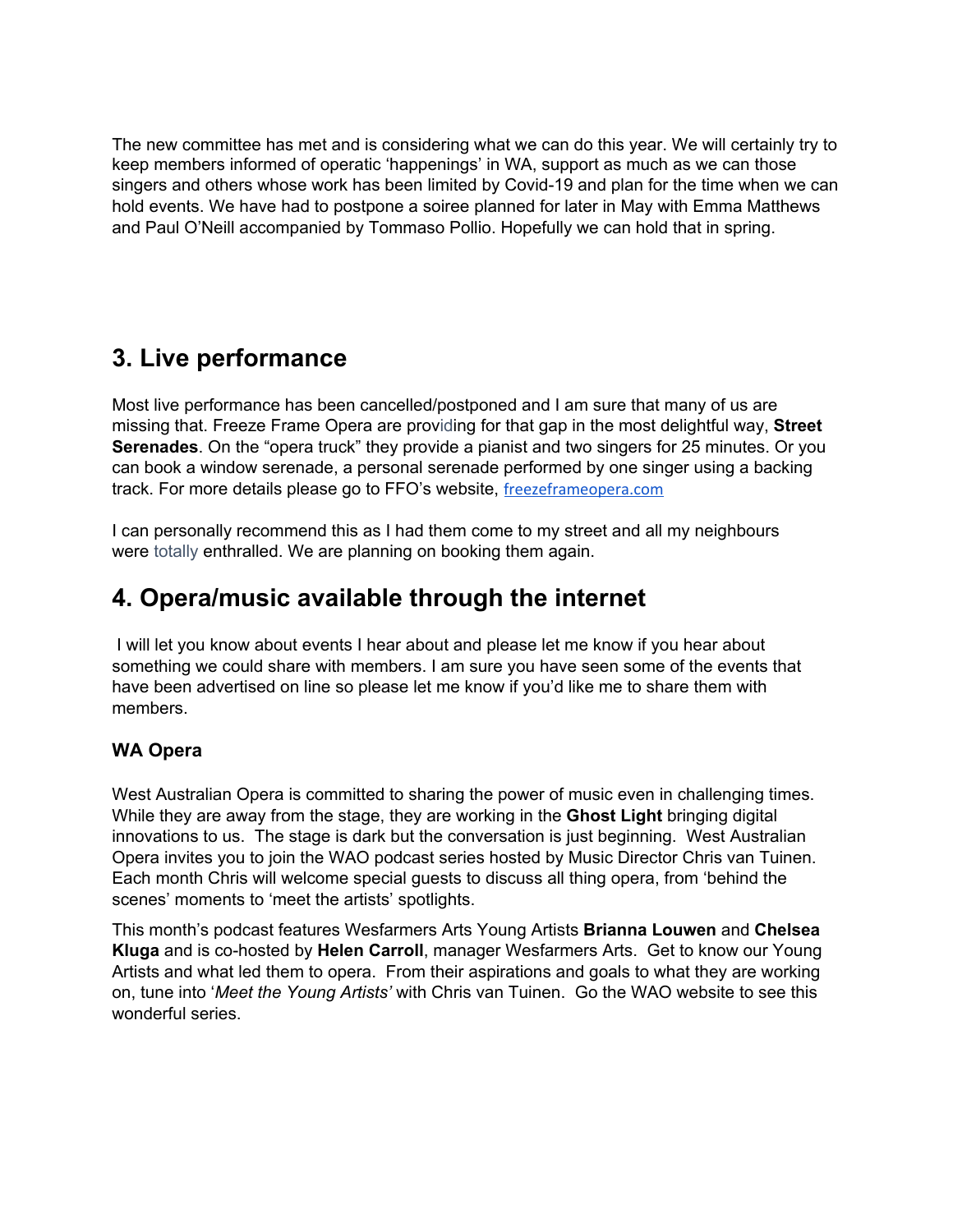### **An Aria a day from Queensland Opera**

Opera Queensland's new digital program, **An [Aria](https://www.vision6.com.au/ch/19704/2dzky0f/2157358/tUKsdlzdTi4M1vL3uwAYg7FxI.gh4tblAPCjTtFH.html) A Day**, is a program of arias and songs performed in the singers' homes for you to enjoy in yours. **An [Aria](https://www.vision6.com.au/ch/19704/2dzky0f/2157358/tUKsdlzdTi4M1vL3uwAYg7FxI.gh4tblAPCjTtFH-1.html) A Day** celebrates the extraordinary diversity of the art form and the passion and resilience of our artistic community. New performances will premiere daily via **[YouTube](https://www.vision6.com.au/ch/19704/2dzky0f/2157358/tUKsdlzdTi4M1vL3uwAYg7FxI.gh4tblAPCjTtFH-2.html)** and Facebook.

### **More on WAO's Ghost Light Opera**

West Australian Opera dedicated this duet to all the special women in our lives for Mother's Day. Last week Fiona Campbell and Emma Matthews sang DUO DES FLEURS from LAKME, accompanied by Tommaso Pollio. The flower duet from Lakme, set early in the opera and revealing nothing more than two girls picking flowers, has become one of the most well-known pieces of music on the planet due in large part to is starring role in TV advertising. The duet's simplicity is deceiving. Its close harmony, off beat pulse in compound time and the need to blend perfectly between the voices make it extremely difficult to sing.

Watch a different performance each week on the WAO YouTube channel: **[https://youtu.be/ajqwOyjMGtU](http://email.wordfly.com/click?sid=MTM4Ml8xNTMwXzU2NjRfNzI2MQ&l=ac8a872a-3d8f-ea11-bf4f-e41f1345a486&utm_source=wordfly&utm_medium=email&utm_campaign=GLO%237-Enewswithlink&utm_content=version_A&promo=10704)**

#### **Opera Australia - Stream opera on demand**

Opera Australia have created a new way to share live performances with you. Our new free online streaming service — **OA | TV: Opera [Australia](http://opera.prospect2.com/lt.php?s=3b64a94bada545e14014865bf5224da9&i=164A174A3A1701) on Demand** — features unforgettable productions from our back catalogue alongside new interviews and performances.

On offer is the world's most comprehensive collection of Dame Joan Sutherland performances on film, Handa Opera on Sydney Harbour recordings, interviews hosted by Artistic Director Lyndon Terracini, and behind-the-scenes footage.

Each week they will add new films, starting with *La Traviata* on Sydney Harbour from 2012, Dame Joan Sutherland in our 1988 production of *The Merry Widow*, and an interview with Concertmaster Jun Yi Ma.

## **International live streaming**

Courtesy of the Wagner Society, please see the attached list.

### **and more news on the Young Artists**

in the next newsletter from me